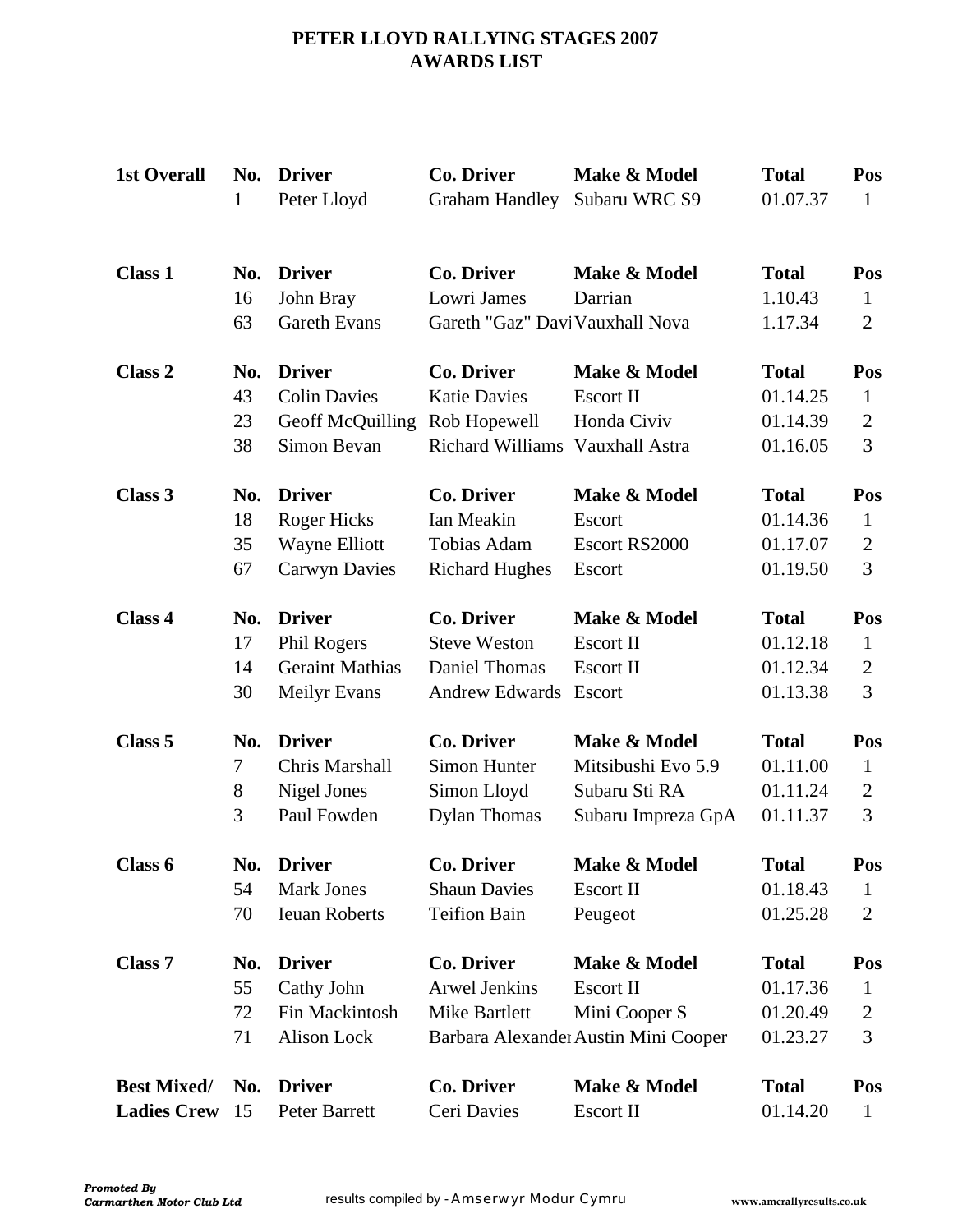### **PETER LLOYD RALLYING STAGES 2007 FINAL RESULTS**

|                      |                               |                          |                       |                         |              |                | <b>Position</b> Position |
|----------------------|-------------------------------|--------------------------|-----------------------|-------------------------|--------------|----------------|--------------------------|
| <b>Car No Driver</b> |                               | Co. Driver               | Make & Model          | <b>Class</b>            | <b>Total</b> | Overall        | In Class                 |
| 1                    | Peter Lloyd                   | <b>Graham Handley</b>    | Subaru WRC S9         | 5                       | 01.07.37     | 1              |                          |
| 16                   | John Bray                     | Lowri James              | Darrian               | 1                       | 01.10.43     | $\sqrt{2}$     | 1                        |
| $\tau$               | Chris Marshall                | Simon Hunter             | Mitsibushi Evo 5.9    | 5                       | 01.11.00     | 3              | $\mathbf{1}$             |
| $\overline{8}$       | Nigel Jones                   | Simon Lloyd              | Subaru Sti RA         | 5                       | 01.11.24     | $\overline{4}$ | $\overline{2}$           |
| $\overline{3}$       | Paul Fowden                   | <b>Dylan Thomas</b>      | Subaru Impreza GpA    | 5                       | 01.11.37     | 5              | $\overline{3}$           |
| 17                   | Phil Rogers                   | <b>Steve Weston</b>      | Escort II             | $\overline{4}$          | 01.12.18     | 6              | $\mathbf{1}$             |
| 14                   | <b>Geraint Mathias</b>        | Daniel Thomas            | Escort II             | $\overline{4}$          | 01.12.34     | $\tau$         | $\overline{2}$           |
| 9                    | Alan Williams                 | Dylan Jenkins            | Sierra Cosworth 4x4   | 5                       | 01.12.57     | $\,8\,$        | $\overline{\mathbf{4}}$  |
| 30                   | Meilyr Evans                  | <b>Andrew Edwards</b>    | Escort                | $\overline{4}$          | 01.13.38     | 9              | 3                        |
| 6                    | Chris Jones                   | Richard Williams         | Focus Sti             | 5                       | 01.13.57     | 10             | $\overline{5}$           |
| 15                   | Peter Barrett                 | Ceri Davies              | Escort II             | $\overline{4}$          | 01.14.20     | 11             | $\overline{4}$           |
| 43                   | <b>Colin Davies</b>           | <b>Katie Davies</b>      | Escort II             | $\overline{c}$          | 01.14.25     | 12             | $\mathbf{1}$             |
| 18                   | Roger Hicks                   | Ian Meakin               | Escort                | 3                       | 01.14.36     | 13             | $\mathbf{1}$             |
| 23                   | Geoff McQuilling              | Rob Hopewell             | Honda Civiv           | $\overline{c}$          | 01.14.39     | 14             | $\overline{c}$           |
| 11                   | Les Skeet                     | Gary Morgan              | Escort II             | $\overline{4}$          | 01.14.56     | 15             | 5                        |
| 25                   | Julian Thomas                 | <b>Tracy Giddings</b>    | Escort II             | 5                       | 01.15.20     | 16             | 6                        |
| 38                   | Simon Bevan                   | <b>Richard Williams</b>  | Vauxhall Astra        | 2                       | 01.16.05     | 17             | 3                        |
| 50                   | Sara Williams                 | Jonathan Williams        | Honda Civic Type R    | 4                       | 01.16.12     | 18             | $\sqrt{6}$               |
| 29                   | Rob Mill                      | Delyth Brown             | Toyota Corolla        | $\overline{c}$          | 01.17.01     | 19             | $\overline{4}$           |
| 35                   | Wayne Elliott                 | Tobias Adam              | Escort RS2000         | 3                       | 01.17.07     | 20             | $\overline{c}$           |
| 63                   | Gareth Evans                  | Gareth "Gaz" Davies      | Vauxhall Nova         | $\mathbf{1}$            | 01.17.34     | 21             | $\overline{c}$           |
| 55                   | Cathy John                    | Arwel Jenkins            | Escort II             | $\overline{7}$          | 01.17.36     | 22             | $\mathbf{1}$             |
| 19                   | Tim Seipal                    | Martin Haggett           | MG ZR                 | $\mathbf{2}$            | 01.17.38     | 23             | 5                        |
| 36                   | Anthony Clarke                | <b>Trevor Keightley</b>  | Ford Focus RWD        | $\overline{4}$          | 01.18.31     | 24             | $\tau$                   |
| 27                   | Paul Dark                     | Tim James                | Peugeot 205           | 2                       | 01.18.35     | 25             | 6                        |
| 54                   | Mark Jones                    | <b>Shaun Davies</b>      | Escort II             | 6                       | 01.18.43     | 26             | 1                        |
| 67                   | Carwyn Davies                 | <b>Richard Hughes</b>    | Escort                | 3                       | 01.19.50     | 27             | $\overline{3}$           |
| 49                   | Eurig Howells                 | Katie Martin             | <b>Talbot Sunbeam</b> | $\overline{2}$          | 01.20.03     | 28             | $\overline{7}$           |
| $\overline{57}$      | Paul Joseph                   | Paul Carroll             | Toyota MR2            | $\overline{2}$          | 01.20.07     | 29             | $\overline{8}$           |
| 20                   | <b>Andrew Thomas</b>          | Sion Jones               | Peugeot 205 Gti       | 3                       | 01.20.07     | 30             | $\overline{4}$           |
| 28                   | Craig Golder                  | <b>Steve McPhee</b>      | <b>BMW 325i</b>       | 5                       | 01.20.15     | 31             | 7                        |
| 72                   | Fin Mackintosh                | Mike Bartlett            | Mini Cooper S         | 7                       | 01.20.49     | 32             | $\overline{2}$           |
| 37                   | Mark Morgan                   | Ian Morgan               | Escort II             | $\overline{4}$          | 01.21.19     | 33             | 8                        |
| 71                   | <b>Alison Lock</b>            | <b>Barbara Alexander</b> | Austin Mini Cooper    | 7                       | 01.23.27     | 34             | 3                        |
| 47                   | Manny Borrelli                | <b>Simon Anthony</b>     | Peugeot 106Gti        | $\mathbf{2}$            | 01.24.19     | 35             | 9                        |
| 70                   | <b>Ieuan Roberts</b>          | <b>Teifion Bain</b>      | Peugeot               | 6                       | 01.25.28     | 36             | $\overline{2}$           |
| 61                   | Phil Jones                    | <b>Ashley Morris</b>     | Micra                 | $\overline{c}$          | 01.25.46     | 37             | 10                       |
| 69                   | Craig Jones                   | Peter Chappelle          | Peugeot 205 Gti       | $\overline{4}$          | 01.27.08     | 38             | 9                        |
| $\overline{c}$       | <b>Gwyndaf Jenkins</b>        | Llinos Jones-Edwards     | Darrian T90           | $\overline{4}$          | Retired      |                |                          |
| 4                    | Nigel Gibbard                 | Kevin Lewis              | Darrian T90           | 4                       | Retired      |                |                          |
| 5                    | Manfred Kampshchu Den Golding |                          | Subaru Impreza        | 5                       | Retired      |                |                          |
| 10                   | <b>Martin Davies</b>          | <b>Jason Davies</b>      | Escort II             | 3                       | Retired      |                |                          |
| 12                   | <b>Bernhard Charles</b>       | Chris Phillips           | Escort                | $\overline{\mathbf{4}}$ | Retired      |                |                          |
| 22                   | Evan Jones                    | Kath Curzon              | Darrian T9            | $\mathbf{2}$            | Retired      |                |                          |
| 32                   | Alan James                    | Rhydian George           | Peugeot 205 Gti       | 6                       | Retired      |                |                          |
| 34                   | Clive Mapp                    | Mark Lively              | Escort I              | $\overline{\mathbf{4}}$ | Retired      |                |                          |
| 39                   | <b>Tim Roberts</b>            | Kevin Roberts            | Peugeot 106 Gti       | $\sqrt{2}$              | Retired      |                |                          |
| 41                   | Chris Garner                  | Ian Godney               | Peugeot205 Gti        | 3                       | Retired      |                |                          |
| 42                   | Llyr Jones                    | Ruth Jones               | Vauxhall Astra        | 3                       | Retired      |                |                          |
| 44                   | <b>Iwan Mayes</b>             | Carwyn Thomas            | Escort II             | 3                       | Retired      |                |                          |
| 45                   | Huw Howells                   | Martin Curzon            | Peugeot 205 Gti       | 6                       | Retired      |                |                          |
| 46                   | Ceri James                    | Ceri Morgan              | Subaru Impreza Sti    | 5                       | Retired      |                |                          |
| 48                   | Dewi Price                    | Natasha Howells          | Escort II             | $\epsilon$              | Retired      |                |                          |
| 51                   | <b>Andrew James</b>           | <b>Gary Thomas</b>       | Opel Manta            | 6                       | Retired      |                |                          |
| 52                   | James Tout                    | Laura Tout               | Peugeot 106 Gti       | $\sqrt{2}$              | Retired      |                |                          |
| 53                   | Alan Hands                    | Ryan Thomas-Hands        | Vauxhall Chevette     | 6                       | Retired      |                |                          |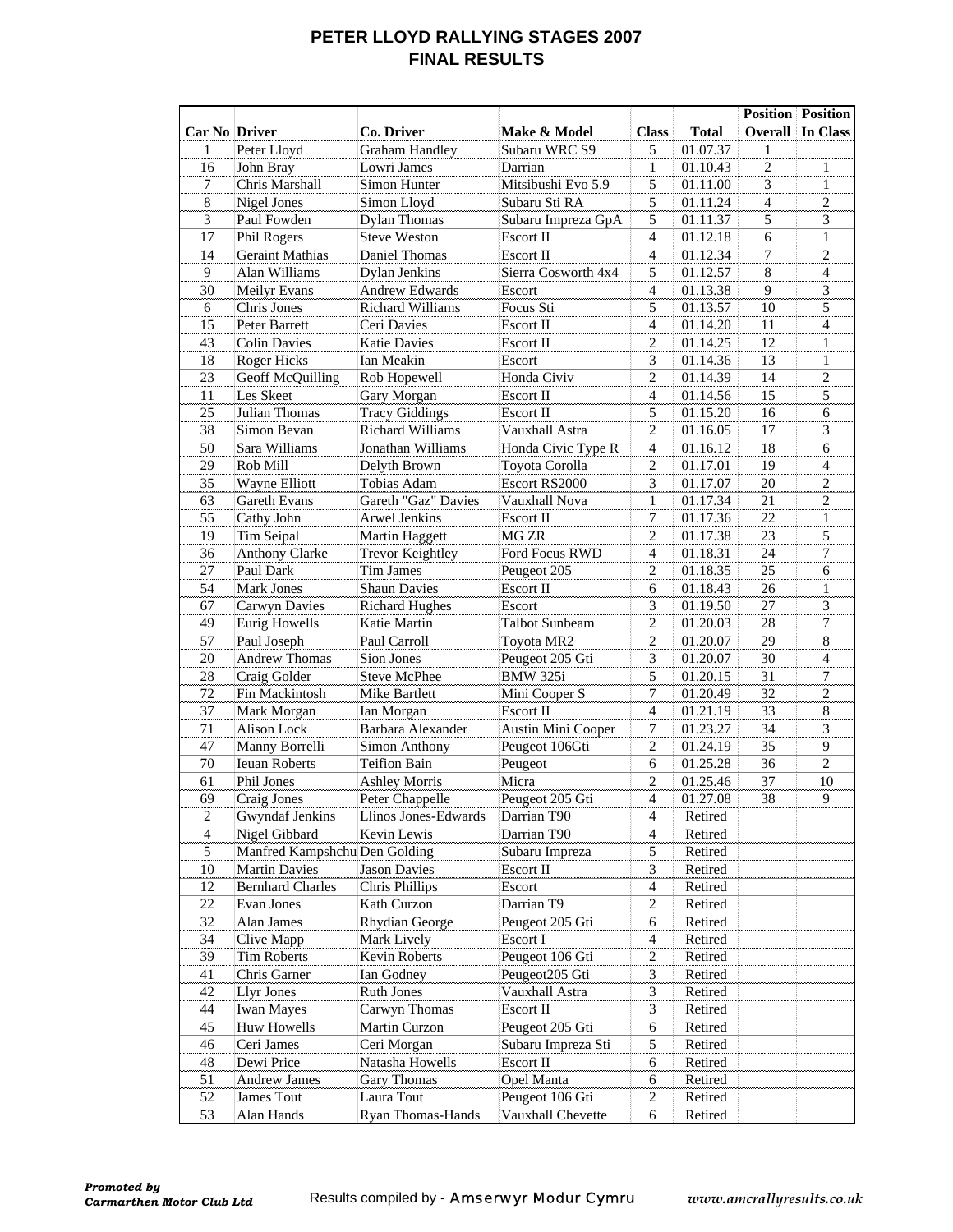### **PETER LLOYD RALLYING STAGES 2007 FINAL RESULTS**

| <b>Car No Driver</b> |                     | Co. Driver           | Make & Model          | <b>Class</b> | <b>Total</b> | <b>Position</b><br>Overall | <b>Position</b><br>In Class |
|----------------------|---------------------|----------------------|-----------------------|--------------|--------------|----------------------------|-----------------------------|
| 56                   | <b>Mark Hatton</b>  | <b>Becky Hatton</b>  | Renault Clio Williams | 4            | Retired      |                            |                             |
| 58                   | John Davies         | Tony Derrick         | Mitsibushi Evo 4      | 5            | Retired      |                            |                             |
| 59                   | Leighton Smith      | Jayne Jones          | Peugeot 205 Gti       | 3            | Retired      |                            |                             |
| 60                   | Neil Pugh           | Carys Lennon         | <b>Talbot Sunbeam</b> | 3            | Retired      |                            |                             |
| 62                   | Hefin Evans         | Philip "Chips" Evans | Escort II             | 3            | Retired      |                            |                             |
| 64                   | Luke Matthews       | Hefin West           | Escort                | 3            | Retired      |                            |                             |
| 65                   | <b>Martin Jones</b> | <b>Mark Jones</b>    | Peugeot 205 Gti       | 3            | Retired      |                            |                             |
| 66                   | Anwen Lloyd         | Gweneira Davies      | Peugeot 205 XS        |              | Retired      |                            |                             |
| 68                   | Craig Stephens      | Stephen Barkus       | Vauxhall Nova         | 4            | Retired      |                            |                             |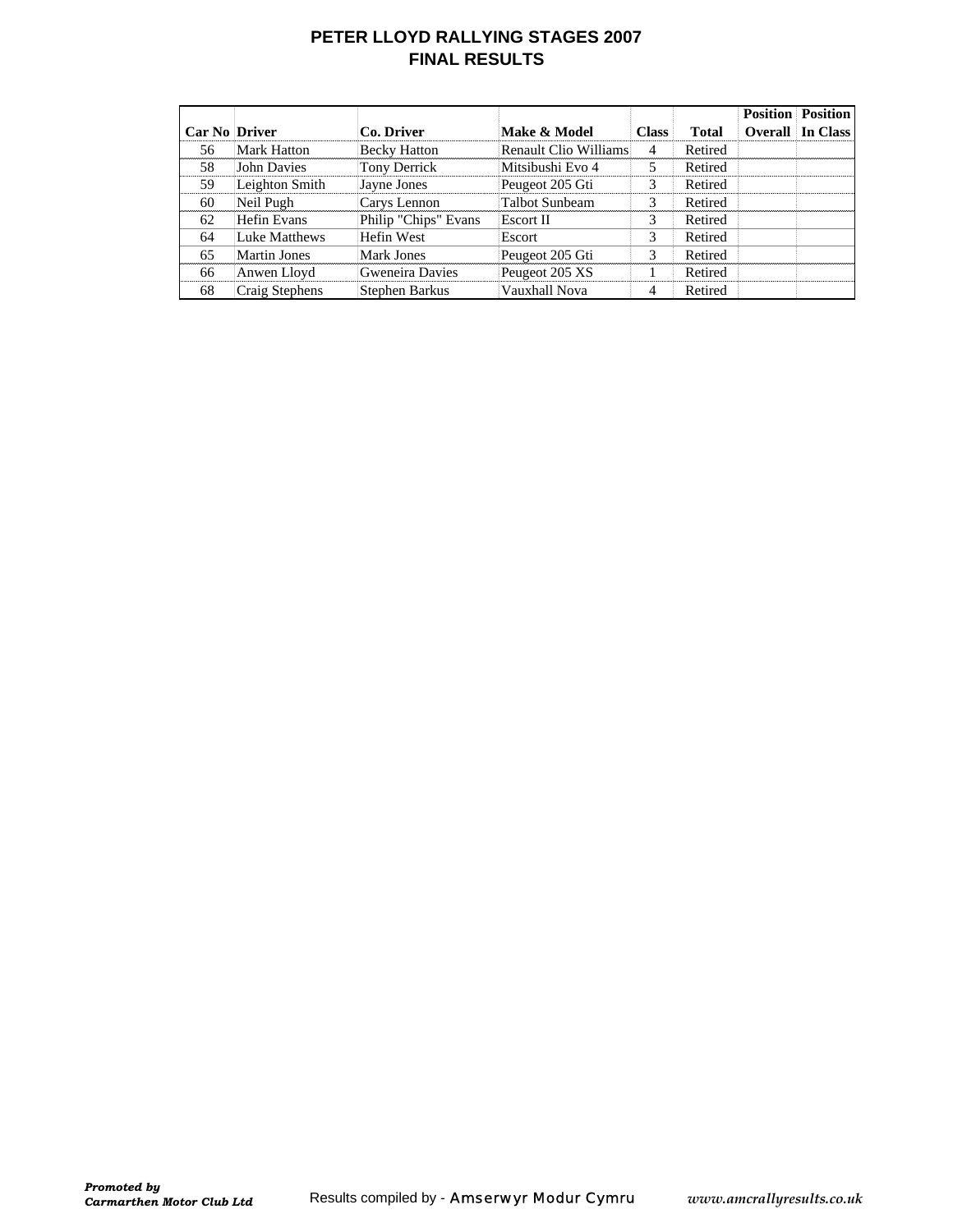### **PETER LLOYD RALLYING STAGES 2007 RESULTS in CAR NUMBER ORDER**

|                      |                               |                         |                     |                |                |         |         |         |       |                 |       |              | <b>Position</b> | <b>Position</b>  |
|----------------------|-------------------------------|-------------------------|---------------------|----------------|----------------|---------|---------|---------|-------|-----------------|-------|--------------|-----------------|------------------|
| <b>Car No Driver</b> |                               | Co. Driver              | Make & Model        | <b>Class</b>   | <b>Stage 1</b> | Stage 2 | Stage 3 | Stage 4 |       | Stage 5 Stage 6 | Other | <b>Total</b> | Overall         | In Class         |
| 1                    | Peter Lloyd                   | <b>Graham Handley</b>   | Subaru WRC S9       | 5              | 12.21          | 11.38   | 13.01   | 12.58   | 08.50 | 08.49           | 00.00 | 01.07.37     | 1               |                  |
| $\overline{c}$       | Gwyndaf Jenkins               | Llinos Jones-Edwards    | Darrian T90         | $\overline{4}$ | 12.41          | 12.12   | 00.00   | 00.00   | 00.00 | 00.00           | 00.00 | Retired      |                 |                  |
| 3                    | Paul Fowden                   | <b>Dylan Thomas</b>     | Subaru Impreza GpA  | 5              | 12.23          | 12.00   | 13.25   | 13.22   | 09.06 | 11.21           | 00.00 | 01.11.37     | 5               | 3                |
| $\overline{4}$       | Nigel Gibbard                 | Kevin Lewis             | Darrian T90         | $\overline{4}$ | 12.29          | 00.00   | 00.00   | 00.00   | 00.00 | 00.00           | 00.00 | Retired      |                 |                  |
| 5                    | Manfred Kampshchu Den Golding |                         | Subaru Impreza      | 5              | 00.00          | 00.00   | 00.00   | 00.00   | 00.00 | 00.00           | 00.00 | Retired      |                 |                  |
| 6                    | Chris Jones                   | <b>Richard Williams</b> | Focus Sti           | $\overline{5}$ | 12.28          | 11.59   | 17.35   | 13.23   | 09.13 | 09.19           | 00.00 | 01.13.57     | 10              | 5                |
| $\tau$               | Chris Marshall                | Simon Hunter            | Mitsibushi Evo 5.9  | 5              | 12.40          | 12.18   | 13.42   | 13.35   | 09.16 | 09.29           | 00.00 | 01.11.00     | 3               | $\mathbf{1}$     |
| $8\,$                | Nigel Jones                   | Simon Lloyd             | Subaru Sti RA       | 5              | 12.27          | 12.20   | 13.49   | 13.48   | 09.30 | 09.30           | 00.00 | 01.11.24     | $\overline{4}$  | $\overline{c}$   |
| 9                    | Alan Williams                 | <b>Dylan Jenkins</b>    | Sierra Cosworth 4x4 | 5              | 12.57          | 12.40   | 14.07   | 14.06   | 09.34 | 09.33           | 00.00 | 01.12.57     | 8               | $\overline{4}$   |
| 10                   | <b>Martin Davies</b>          | <b>Jason Davies</b>     | <b>Escort II</b>    | $\overline{3}$ | 00.00          | 00.00   | 00.00   | 00.00   | 00.00 | 00.00           | 00.00 | Retired      |                 |                  |
| 11                   | Les Skeet                     | Gary Morgan             | <b>Escort II</b>    | $\overline{4}$ | 13.07          | 13.04   | 14.23   | 14.25   | 09.55 | 10.02           | 00.00 | 01.14.56     | 15              | 5                |
| 12                   | <b>Bernhard Charles</b>       | Chris Phillips          | Escort              | $\overline{4}$ | 13.08          | 12.58   | 14.12   | 14.05   | 00.00 | 00.00           | 00.00 | Retired      |                 |                  |
| 14                   | <b>Geraint Mathias</b>        | Daniel Thomas           | <b>Escort II</b>    | $\overline{4}$ | 13.02          | 12.38   | 14.11   | 13.53   | 09.27 | 09.23           | 00.00 | 01.12.34     | 7               | $\sqrt{2}$       |
| 15                   | Peter Barrett                 | Ceri Davies             | Escort II           | $\overline{4}$ | 13.01          | 12.41   | 14.08   | 15.16   | 09.41 | 09.33           | 00.00 | 01.14.20     | 11              | $\overline{4}$   |
| 16                   | John Bray                     | Lowri James             | Darrian             | $\mathbf{1}$   | 12.44          | 12.19   | 13.47   | 13.35   | 09.12 | 09.06           | 00.00 | 01.10.43     | $\overline{2}$  | 1                |
| 17                   | Phil Rogers                   | <b>Steve Weston</b>     | Escort II           | $\overline{4}$ | 12.57          | 12.32   | 14.00   | 13.54   | 09.22 | 09.33           | 00.00 | 01.12.18     | $\sqrt{6}$      | $\mathbf 1$      |
| 18                   | Roger Hicks                   | Ian Meakin              | Escort              | $\overline{3}$ | 13.19          | 13.02   | 14.34   | 14.18   | 09.38 | 09.45           | 00.00 | 01.14.36     | 13              | $\mathbf{1}$     |
| 19                   | <b>Tim Seipal</b>             | Martin Haggett          | <b>MG ZR</b>        | $\overline{2}$ | 13.13          | 16.01   | 14.19   | 14.17   | 10.09 | 09.39           | 00.00 | 01.17.38     | $\overline{23}$ | 5                |
| 20                   | <b>Andrew Thomas</b>          | Sion Jones              | Peugeot 205 Gti     | 3              | 13.22          | 18.02   | 14.33   | 14.24   | 10.00 | 09.46           | 00.00 | 01.20.07     | 30              | $\overline{4}$   |
| 22                   | <b>Evan Jones</b>             | Kath Curzon             | Darrian T9          | 2              | 13.04          | 12.38   | 00.00   | 00.00   | 00.00 | 00.00           | 00.00 | Retired      |                 |                  |
| $\overline{23}$      | Geoff McQuilling              | Rob Hopewell            | Honda Civiv         | $\overline{2}$ | 13.06          | 12.54   | 14.48   | 14.19   | 09.47 | 09.45           | 00.00 | 01.14.39     | 14              | $\mathfrak{2}$   |
| 25                   | Julian Thomas                 | <b>Tracy Giddings</b>   | <b>Escort II</b>    | 5              | 13.22          | 13.17   | 14.37   | 14.24   | 09.50 | 09.50           | 00.00 | 01.15.20     | 16              | 6                |
| 27                   | Paul Dark                     | <b>Tim James</b>        | Peugeot 205         | $\overline{2}$ | 13.22          | 13.38   | 15.24   | 15.26   | 10.23 | 10.22           | 00.00 | 01.18.35     | $\overline{25}$ | 6                |
| 28                   | Craig Golder                  | <b>Steve McPhee</b>     | <b>BMW 325i</b>     | 5              | 13.22          | 14.01   | 15.40   | 15.27   | 10.44 | 11.01           | 00.00 | 01.20.15     | 31              | $\tau$           |
| 29                   | Rob Mill                      | Delyth Brown            | Toyota Corolla      | 2              | 13.22          | 13.24   | 14.55   | 14.54   | 10.11 | 10.15           | 00.00 | 01.17.01     | 19              | $\overline{4}$   |
| 30                   | Meilyr Evans                  | <b>Andrew Edwards</b>   | Escort              | $\overline{4}$ | 13.22          | 12.57   | 14.26   | 14.08   | 09.24 | 09.21           | 00.00 | 01.13.38     | 9               | 3                |
| 32                   | Alan James                    | Rhydian George          | Peugeot 205 Gti     | 6              | 13.22          | 00.00   | 00.00   | 00.00   | 00.00 | 00.00           | 00.00 | Retired      |                 |                  |
| 34                   | Clive Mapp                    | Mark Lively             | Escort I            | $\overline{4}$ | 13.22          | 00.00   | 00.00   | 00.00   | 00.00 | 00.00           | 00.00 | Retired      |                 |                  |
| 35                   | Wayne Elliott                 | Tobias Adam             | Escort RS2000       | 3              | 13.22          | 13.11   | 15.15   | 15.08   | 10.09 | 10.02           | 00.00 | 01.17.07     | 20              | $\boldsymbol{2}$ |
| 36                   | <b>Anthony Clarke</b>         | <b>Trevor Keightley</b> | Ford Focus RWD      | $\overline{4}$ | 13.22          | 13.36   | 15.36   | 15.06   | 10.24 | 10.27           | 00.00 | 01.18.31     | 24              | $\tau$           |
| 37                   | Mark Morgan                   | Ian Morgan              | <b>Escort II</b>    | $\overline{4}$ | 13.22          | 21.00   | 14.07   | 13.59   | 09.29 | 09.22           | 00.00 | 01.21.19     | $\overline{33}$ | $\,8\,$          |
| 38                   | Simon Bevan                   | <b>Richard Williams</b> | Vauxhall Astra      | $\overline{2}$ | 13.22          | 13.10   | 14.51   | 14.44   | 09.58 | 10.00           | 00.00 | 01.16.05     | 17              | 3                |
| 39                   | <b>Tim Roberts</b>            | <b>Kevin Roberts</b>    | Peugeot 106 Gti     | $\overline{2}$ | 13.22          | 00.00   | 00.00   | 00.00   | 00.00 | 00.00           | 00.00 | Retired      |                 |                  |
| 41                   | Chris Garner                  | Ian Godney              | Peugeot205 Gti      | 3              | 13.22          | 14.06   | 15.39   | 00.00   | 00.00 | 00.00           | 00.00 | Retired      |                 |                  |
| 42                   | <b>Llyr Jones</b>             | <b>Ruth Jones</b>       | Vauxhall Astra      | 3              | 13.22          | 13.32   | 15.20   | 19.04   | 13.30 | 00.00           | 00.00 | Retired      |                 |                  |
| 43                   | <b>Colin Davies</b>           | <b>Katie Davies</b>     | Escort II           | $\overline{2}$ | 13.22          | 12.56   | 14.27   | 14.14   | 09.43 | 09.43           | 00.00 | 01.14.25     | 12              | $\mathbf{1}$     |
| 44                   | <b>Iwan Mayes</b>             | Carwyn Thomas           | Escort II           | 3              | 13.22          | 13.37   | 15.46   | 14.59   | 00.00 | 00.00           | 00.00 | Retired      |                 |                  |
| 45                   | <b>Huw Howells</b>            | Martin Curzon           | Peugeot 205 Gti     | 6              | 13.22          | 14.59   | 16.19   | 16.13   | 00.00 | 00.00           | 00.00 | Retired      |                 |                  |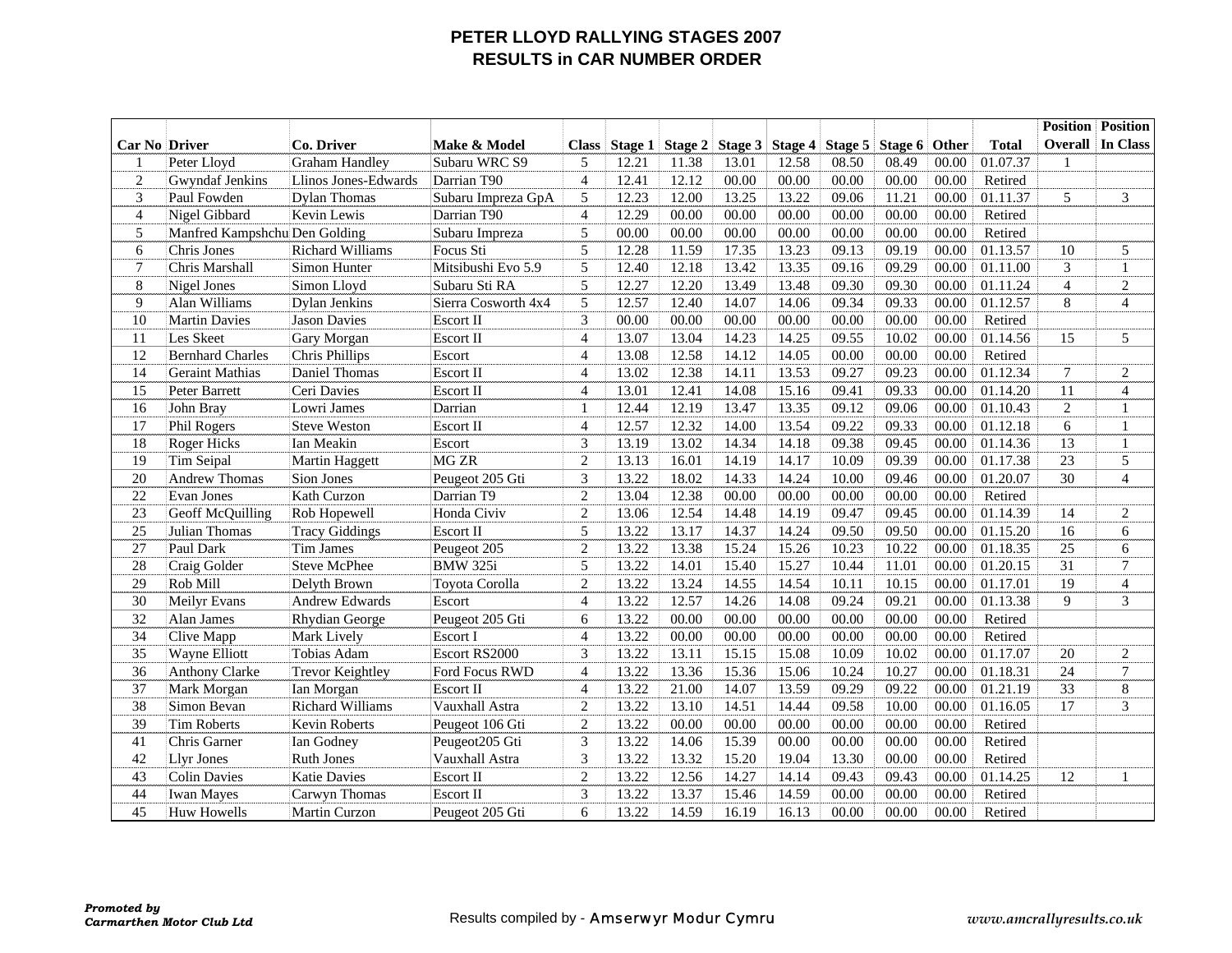### **PETER LLOYD RALLYING STAGES 2007 RESULTS in CAR NUMBER ORDER**

|                      |                      |                          |                              |                |         |         |           |         |       |                           |       |              | <b>Position</b> | <b>Position</b> |
|----------------------|----------------------|--------------------------|------------------------------|----------------|---------|---------|-----------|---------|-------|---------------------------|-------|--------------|-----------------|-----------------|
| <b>Car No Driver</b> |                      | Co. Driver               | Make & Model                 | <b>Class</b>   | Stage 1 | Stage 2 | Stage $3$ | Stage 4 |       | Stage 5   Stage 6   Other |       | <b>Total</b> | <b>Overall</b>  | In Class        |
| 46                   | Ceri James           | Ceri Morgan              | Subaru Impreza Sti           | 5              | 13.22   | 00.00   | 00.00     | 00.00   | 00.00 | 00.00                     | 00.00 | Retired      |                 |                 |
| 47                   | Manny Borrelli       | Simon Anthony            | Peugeot 106Gti               | 2              | 13.22   | 12.52   | 23.00     | 15.04   | 09.58 | 10.03                     | 00.00 | 01.24.19     | 35              | 9               |
| 48                   | Dewi Price           | Natasha Howells          | <b>Escort II</b>             | 6              | 13.22   | 13.56   | 00.00     | 00.00   | 00.00 | 00.00                     | 00.00 | Retired      |                 |                 |
| 49                   | Eurig Howells        | Katie Martin             | Talbot Sunbeam               | $\mathbf{2}$   | 13.22   | 13.53   | 15.42     | 15.38   | 10.50 | 10.38                     | 00.00 | 01.20.03     | 28              | $\overline{7}$  |
| 50                   | Sara Williams        | Jonathan Williams        | Honda Civic Type R           | $\overline{4}$ | 13.22   | 13.31   | 14.43     | 14.43   | 10.01 | 09.52                     | 00.00 | 01.16.12     | 18              | 6               |
| 51                   | <b>Andrew James</b>  | Gary Thomas              | Opel Manta                   | 6              | 13.22   | 00.00   | 00.00     | 00.00   | 00.00 | 00.00                     | 00.00 | Retired      |                 |                 |
| 52                   | <b>James Tout</b>    | Laura Tout               | Peugeot 106 Gti              | $\mathbf{2}$   | 00.00   | 00.00   | 00.00     | 00.00   | 00.00 | 00.00                     | 00.00 | Retired      |                 |                 |
| 53                   | Alan Hands           | <b>Ryan Thomas-Hands</b> | Vauxhall Chevette            | 6              | 13.22   | 14.05   | 00.00     | 00.00   | 00.00 | 00.00                     | 00.00 | Retired      |                 |                 |
| 54                   | <b>Mark Jones</b>    | <b>Shaun Davies</b>      | Escort II                    | 6              | 13.22   | 14.11   | 15.26     | 15.05   | 10.22 | 10.17                     | 00.00 | 01.18.43     | 26              |                 |
| 55                   | Cathy John           | Arwel Jenkins            | Escort II                    | $\overline{7}$ | 13.22   | 13.42   | 15.16     | 14.44   | 10.19 | 10.13                     | 00.00 | 01.17.36     | 22              |                 |
| 56                   | Mark Hatton          | <b>Becky Hatton</b>      | <b>Renault Clio Williams</b> | $\overline{4}$ | 13.22   | 14.23   | 00.00     | 00.00   | 00.00 | 00.00                     | 00.00 | Retired      |                 |                 |
| 57                   | Paul Joseph          | Paul Carroll             | Toyota MR2                   | 2              | 13.22   | 14.22   | 15.29     | 15.49   | 10.30 | 10.35                     | 00.00 | 01.20.07     | 29              | 8               |
| 58                   | <b>John Davies</b>   | <b>Tony Derrick</b>      | Mitsibushi Evo 4             | 5              | 13.22   | 00.00   | 00.00     | 00.00   | 00.00 | 00.00                     | 00.00 | Retired      |                 |                 |
| 59                   | Leighton Smith       | Jayne Jones              | Peugeot 205 Gti              | 3              | 13.22   | 13.18   | 00.00     | 00.00   | 00.00 | 00.00                     | 00.00 | Retired      |                 |                 |
| 60                   | Neil Pugh            | Carys Lennon             | <b>Talbot Sunbeam</b>        | 3              | 13.22   | 00.00   | 00.00     | 00.00   | 00.00 | 00.00                     | 00.00 | Retired      |                 |                 |
| 61                   | Phil Jones           | <b>Ashley Morris</b>     | Micra                        | 2              | 13.22   | 14.33   | 16.24     | 18.10   | 11.59 | 11.18                     | 00.00 | 01.25.46     | 37              | 10              |
| 62                   | <b>Hefin Evans</b>   | Philip "Chips" Evans     | <b>Escort II</b>             | 3              | 13.22   | 00.00   | 00.00     | 00.00   | 00.00 | 00.00                     | 00.00 | Retired      |                 |                 |
| 63                   | <b>Gareth Evans</b>  | Gareth "Gaz" Davies      | Vauxhall Nova                |                | 13.22   | 13.56   | 15.14     | 14.53   | 10.09 | 10.00                     | 00.00 | 01.17.34     | 21              | 2               |
| 64                   | Luke Matthews        | Hefin West               | Escort                       | 3              | 13.22   | 14.18   | 00.00     | 00.00   | 00.00 | 00.00                     | 00.00 | Retired      |                 |                 |
| 65                   | <b>Martin Jones</b>  | <b>Mark Jones</b>        | Peugeot 205 Gti              | 3              | 13.22   | 14.11   | 15.56     | 15.26   | 10.41 | 00.00                     | 00.00 | Retired      |                 |                 |
| 66                   | Anwen Lloyd          | Gweneira Davies          | Peugeot 205 XS               |                | 13.22   | 00.00   | 00.00     | 00.00   | 00.00 | 00.00                     | 00.00 | Retired      |                 |                 |
| 67                   | Carwyn Davies        | <b>Richard Hughes</b>    | Escort                       | 3              | 13.22   | 14.23   | 15.42     | 15.24   | 10.36 | 10.23                     | 00.00 | 01.19.50     | 27              | 3               |
| 68                   | Craig Stephens       | Stephen Barkus           | Vauxhall Nova                | 4              | 13.22   | 13.54   | 14.56     | 14.47   | 10.07 | 00.00                     | 00.00 | Retired      |                 |                 |
| 69                   | Craig Jones          | Peter Chappelle          | Peugeot 205 Gti              | 4              | 13.22   | 14.09   | 15.38     | 23.00   | 10.18 | 10.41                     | 00.00 | 01.27.08     | 38              | 9               |
| 70                   | <b>Ieuan Roberts</b> | <b>Teifion Bain</b>      | Peugeot                      | 6              | 13.22   | 15.56   | 17.02     | 16.47   | 11.28 | 10.53                     | 00.00 | 01.25.28     | 36              | $\overline{c}$  |
| 71                   | <b>Alison Lock</b>   | Barbara Alexander        | <b>Austin Mini Cooper</b>    | $\overline{7}$ | 13.22   | 14.42   | 16.13     | 16.43   | 11.17 | 11.10                     | 00.00 | 01.23.27     | 34              | 3               |
| 72                   | Fin Mackintosh       | <b>Mike Bartlett</b>     | Mini Cooper S                | 7              | 13.22   | 14.25   | 15.50     | 15.34   | 10.49 | 10.49                     | 00.00 | 01.20.49     | 32              | $\overline{2}$  |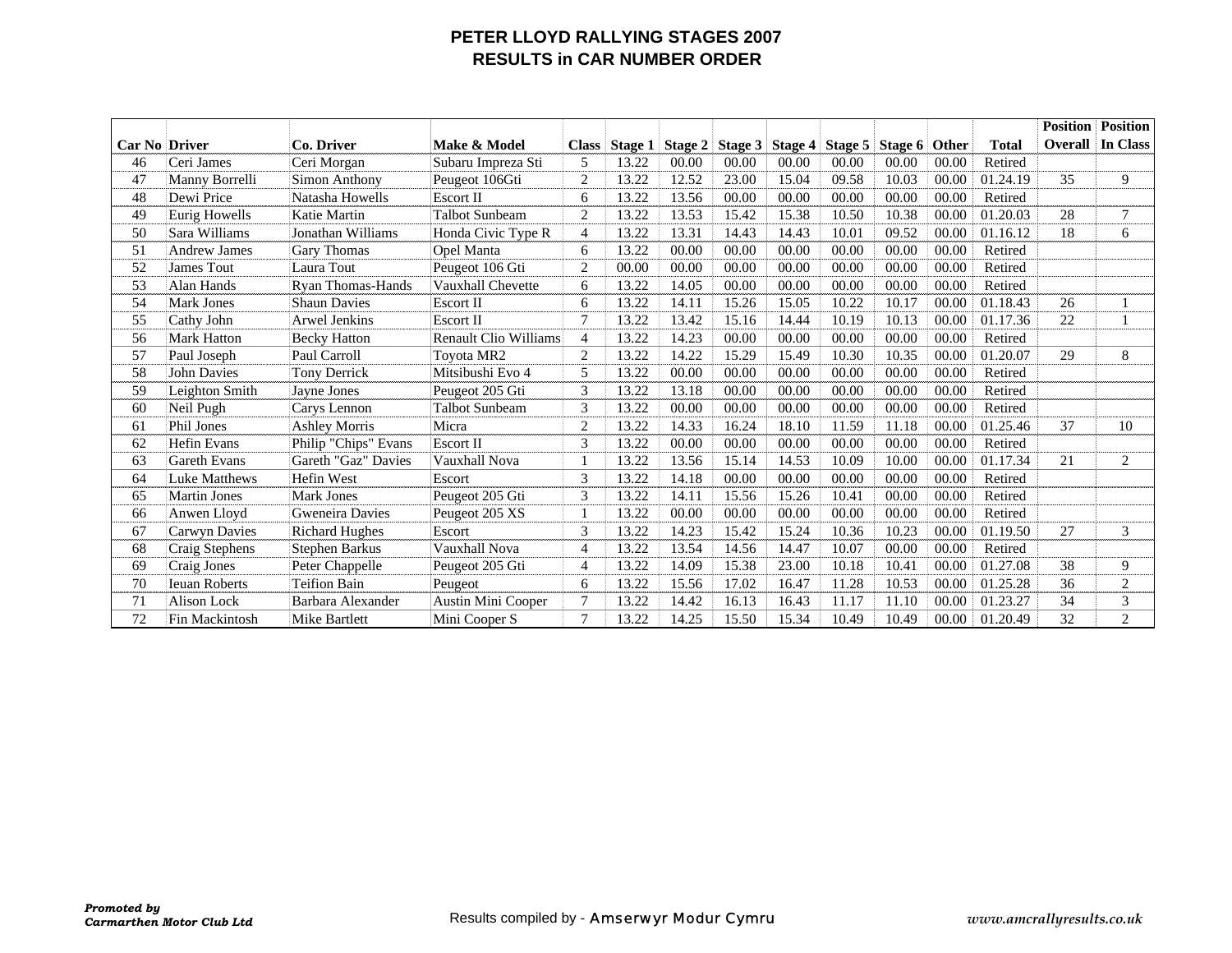# **PETER LLOYD RALLYING STAGES 2007 CLASS RESULTS**

|                  |                     |                                   |                |                |              | <b>Position</b> | <b>Position In</b> |
|------------------|---------------------|-----------------------------------|----------------|----------------|--------------|-----------------|--------------------|
| Car No.   Driver |                     | Co. Driver                        | Make & Model   | $\text{Class}$ | <b>Total</b> | Overall         | <b>Class</b>       |
| 16               | John Brav           | Lowri James                       | Darrian        |                | 01.10.43     |                 |                    |
| 63               | <b>Gareth Evans</b> | Gareth "Gaz" Davies Vauxhall Nova |                |                | 01.17.34     |                 |                    |
| 66               | Anwen Llovd         | Gweneira Davies                   | Peugeot 205 XS |                | Retired      |                 |                    |

|                  |                     |                         |                       |              |              | <b>Position</b> | <b>Position In</b> |
|------------------|---------------------|-------------------------|-----------------------|--------------|--------------|-----------------|--------------------|
| Car No.   Driver |                     | Co. Driver              | Make & Model          | <b>Class</b> | <b>Total</b> | <b>Overall</b>  | <b>Class</b>       |
| 43               | <b>Colin Davies</b> | <b>Katie Davies</b>     | Escort II             | 2            | 01.14.25     | 12              |                    |
| 23               | Geoff McQuilling    | Rob Hopewell            | Honda Civiv           | 2            | 01.14.39     | 14              |                    |
| 38               | Simon Bevan         | <b>Richard Williams</b> | Vauxhall Astra        | 2            | 01.16.05     | 17              | 3                  |
| 29               | Rob Mill            | Delvth Brown            | Tovota Corolla        | 2            | 01.17.01     | 19              | 4                  |
| 19               | Tim Seipal          | Martin Haggett          | MG ZR                 | 2            | 01.17.38     | 23              |                    |
| 27               | Paul Dark           | Tim James               | Peugeot 205           | 2            | 01.18.35     | 25              | 6                  |
| 49               | Eurig Howells       | Katie Martin            | <b>Talbot Sunbeam</b> | 2            | 01.20.03     | 28              |                    |
| 57               | Paul Joseph         | Paul Carroll            | Toyota MR2            | 2            | 01.20.07     | 29              | 8                  |
| 47               | Manny Borrelli      | <b>Simon Anthony</b>    | Peugeot 106Gti        | 2            | 01.24.19     | 35              | 9                  |
| 61               | Phil Jones          | <b>Ashley Morris</b>    | Micra                 | 2            | 01.25.46     | 37              | 10                 |
| 22               | Evan Jones          | Kath Curzon             | Darrian T9            | 2            | Retired      |                 |                    |
| 39               | <b>Tim Roberts</b>  | <b>Kevin Roberts</b>    | Peugeot 106 Gti       | 2            | Retired      |                 |                    |
| 52               | James Tout          | Laura Tout              | Peugeot 106 Gti       | 2            | Retired      |                 |                    |

|                  |                      |                                |                       |               |              | <b>Position</b> | <b>Position In</b> |
|------------------|----------------------|--------------------------------|-----------------------|---------------|--------------|-----------------|--------------------|
| Car No.   Driver |                      | Co. Driver                     | Make & Model          | <b>Class</b>  | <b>Total</b> | <b>Overall</b>  | <b>Class</b>       |
| 18               | Roger Hicks          | Ian Meakin                     | Escort                | 3             | 01.14.36     | 13              |                    |
| 35               | Wayne Elliott        | Tobias Adam                    | Escort RS2000         | 3             | 01.17.07     | 20              |                    |
| 67               | <b>Carwyn Davies</b> | <b>Richard Hughes</b>          | Escort                | 3             | 01.19.50     | 27              |                    |
| 20               | <b>Andrew Thomas</b> | Sion Jones                     | Peugeot 205 Gti       | 3             | 01.20.07     | 30              | 4                  |
| 10               | <b>Martin Davies</b> | <b>Jason Davies</b>            | <b>Escort II</b>      | 3             | Retired      |                 |                    |
| 41               | <b>Chris Garner</b>  | Ian Godney                     | Peugeot205 Gti        | 3             | Retired      |                 |                    |
| 42               | Llyr Jones           | <b>Ruth Jones</b>              | Vauxhall Astra        | 3             | Retired      |                 |                    |
| 44               | <b>Iwan Mayes</b>    | Carwyn Thomas                  | Escort II             | 3             | Retired      |                 |                    |
| 59               | Leighton Smith       | Jayne Jones                    | Peugeot 205 Gti       | 3             | Retired      |                 |                    |
| 60               | Neil Pugh            | Carys Lennon                   | <b>Talbot Sunbeam</b> | 3             | Retired      |                 |                    |
| 62               | <b>Hefin Evans</b>   | Philip "Chips" Evans Escort II |                       | $\mathcal{F}$ | Retired      |                 |                    |
| 64               | <b>Luke Matthews</b> | Hefin West                     | Escort                | 3             | Retired      |                 |                    |
| 65               | <b>Martin Jones</b>  | <b>Mark Jones</b>              | Peugeot 205 Gti       | 3             | Retired      |                 |                    |

|                       |                         |                                  |                              |              |              | <b>Position</b> | <b>Position In</b> |
|-----------------------|-------------------------|----------------------------------|------------------------------|--------------|--------------|-----------------|--------------------|
| <b>Car No. Driver</b> |                         | Co. Driver                       | Make & Model                 | <b>Class</b> | <b>Total</b> | <b>Overall</b>  | <b>Class</b>       |
| 17                    | Phil Rogers             | <b>Steve Weston</b>              | Escort II                    | 4            | 01.12.18     | 6               |                    |
| 14                    | <b>Geraint Mathias</b>  | Daniel Thomas                    | Escort II                    | 4            | 01.12.34     | 7               | 2                  |
| 30                    | <b>Meilyr Evans</b>     | Andrew Edwards                   | Escort                       | 4            | 01.13.38     | 9               | 3                  |
| 15                    | Peter Barrett           | Ceri Davies                      | Escort II                    | 4            | 01.14.20     | 11              | 4                  |
| 11                    | Les Skeet               | Gary Morgan                      | Escort II                    | 4            | 01.14.56     | 15              | 5                  |
| 50                    | Sara Williams           | Jonathan Williams                | Honda Civic Type R           | 4            | 01.16.12     | 18              | 6                  |
| 36                    | <b>Anthony Clarke</b>   | <b>Trevor Keightley</b>          | Ford Focus RWD               | 4            | 01.18.31     | 24              | 7                  |
| 37                    | Mark Morgan             | Ian Morgan                       | Escort II                    | 4            | 01.21.19     | 33              | 8                  |
| 69                    | Craig Jones             | Peter Chappelle                  | Peugeot 205 Gti              | 4            | 01.27.08     | 38              | 9                  |
| 2                     | Gwyndaf Jenkins         | Llinos Jones-Edwards Darrian T90 |                              | 4            | Retired      |                 |                    |
| 4                     | Nigel Gibbard           | Kevin Lewis                      | Darrian T90                  | 4            | Retired      |                 |                    |
| 12                    | <b>Bernhard Charles</b> | Chris Phillips                   | Escort                       | 4            | Retired      |                 |                    |
| 34                    | Clive Mapp              | Mark Lively                      | Escort I                     | 4            | Retired      |                 |                    |
| 56                    | <b>Mark Hatton</b>      | <b>Becky Hatton</b>              | <b>Renault Clio Williams</b> | 4            | Retired      |                 |                    |
| 68                    | Craig Stephens          | Stephen Barkus                   | Vauxhall Nova                | 4            | Retired      |                 |                    |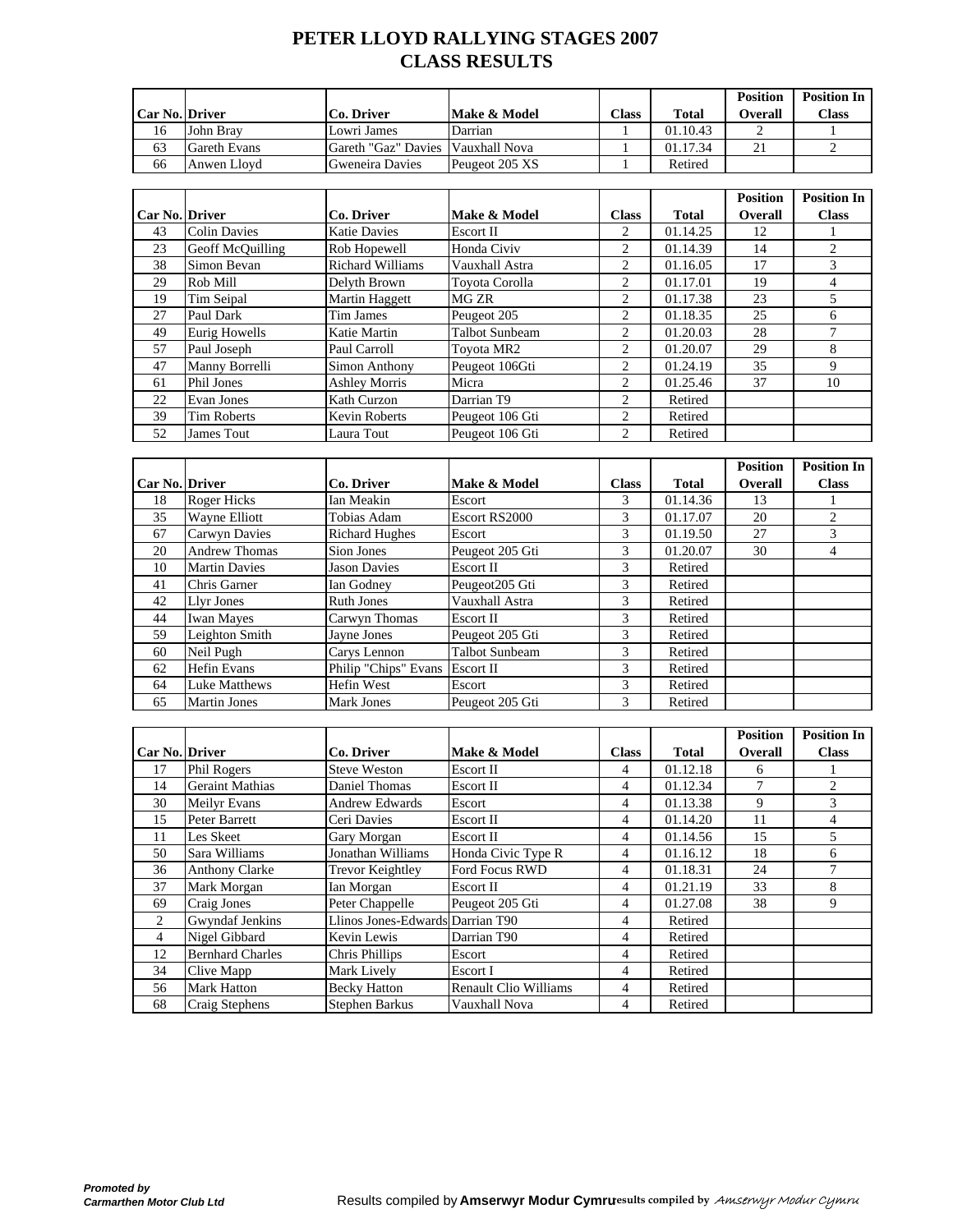# **PETER LLOYD RALLYING STAGES 2007 CLASS RESULTS**

|                       |                      |                         |                     |              |              | <b>Position</b> | <b>Position In</b> |
|-----------------------|----------------------|-------------------------|---------------------|--------------|--------------|-----------------|--------------------|
| <b>Car No. Driver</b> |                      | Co. Driver              | Make & Model        | <b>Class</b> | <b>Total</b> | <b>Overall</b>  | <b>Class</b>       |
|                       | Peter Lloyd          | <b>Graham Handley</b>   | Subaru WRC S9       | 5            | 01.07.37     |                 |                    |
|                       | Chris Marshall       | Simon Hunter            | Mitsibushi Evo 5.9  | 5            | 01.11.00     | 3               |                    |
| 8                     | Nigel Jones          | Simon Lloyd             | Subaru Sti RA       | 5            | 01.11.24     | 4               |                    |
| 3                     | Paul Fowden          | Dylan Thomas            | Subaru Impreza GpA  | 5            | 01.11.37     |                 |                    |
| 9                     | Alan Williams        | Dylan Jenkins           | Sierra Cosworth 4x4 | 5            | 01.12.57     | 8               |                    |
| 6                     | Chris Jones          | <b>Richard Williams</b> | Focus Sti           | 5            | 01.13.57     | 10              |                    |
| 25                    | Julian Thomas        | <b>Tracy Giddings</b>   | Escort II           | 5            | 01.15.20     | 16              | h                  |
| 28                    | Craig Golder         | <b>Steve McPhee</b>     | <b>BMW 325i</b>     | 5            | 01.20.15     | 31              |                    |
| 5                     | Manfred Kampshchulte | Den Golding             | Subaru Impreza      | 5            | Retired      |                 |                    |
| 46                    | Ceri James           | Ceri Morgan             | Subaru Impreza Sti  | 5            | Retired      |                 |                    |
| 58                    | <b>John Davies</b>   | Tony Derrick            | Mitsibushi Evo 4    | 5            | Retired      |                 |                    |

|                  |                      |                                     |                  |              |              | <b>Position</b> | <b>Position In</b> |
|------------------|----------------------|-------------------------------------|------------------|--------------|--------------|-----------------|--------------------|
| Car No.   Driver |                      | Co. Driver                          | Make & Model     | <b>Class</b> | <b>Total</b> | <b>Overall</b>  | <b>Class</b>       |
| 54               | <b>Mark Jones</b>    | <b>Shaun Davies</b>                 | <b>Escort II</b> | 6            | 01.18.43     | 26              |                    |
| 70               | <b>Ieuan Roberts</b> | <b>Teifion Bain</b>                 | Peugeot          | 6            | 01.25.28     | 36              |                    |
| 32               | Alan James           | <b>Rhydian George</b>               | Peugeot 205 Gti  | 6            | Retired      |                 |                    |
| 45               | Huw Howells          | <b>Martin Curzon</b>                | Peugeot 205 Gti  | 6            | Retired      |                 |                    |
| 48               | Dewi Price           | Natasha Howells                     | <b>Escort II</b> | 6            | Retired      |                 |                    |
| 51               | <b>Andrew James</b>  | <b>Gary Thomas</b>                  | Opel Manta       | 6            | Retired      |                 |                    |
| 53               | Alan Hands           | Ryan Thomas-Hands Vauxhall Chevette |                  | 6            | Retired      |                 |                    |

|                       |                |                   |                    |       |          | <b>Position</b> | <b>Position In</b> |
|-----------------------|----------------|-------------------|--------------------|-------|----------|-----------------|--------------------|
| <b>Car No. Driver</b> |                | Co. Driver        | Make & Model       | Class | Total    | Overall         | <b>Class</b>       |
| 55                    | Cathy John     | Arwel Jenkins     | Escort II          |       | 01.17.36 | 22              |                    |
| 72                    | Fin Mackintosh | Mike Bartlett     | Mini Cooper S      |       | 01.20.49 | 32              |                    |
|                       | Alison Lock    | Barbara Alexander | Austin Mini Cooper |       | 01.23.27 | 34              |                    |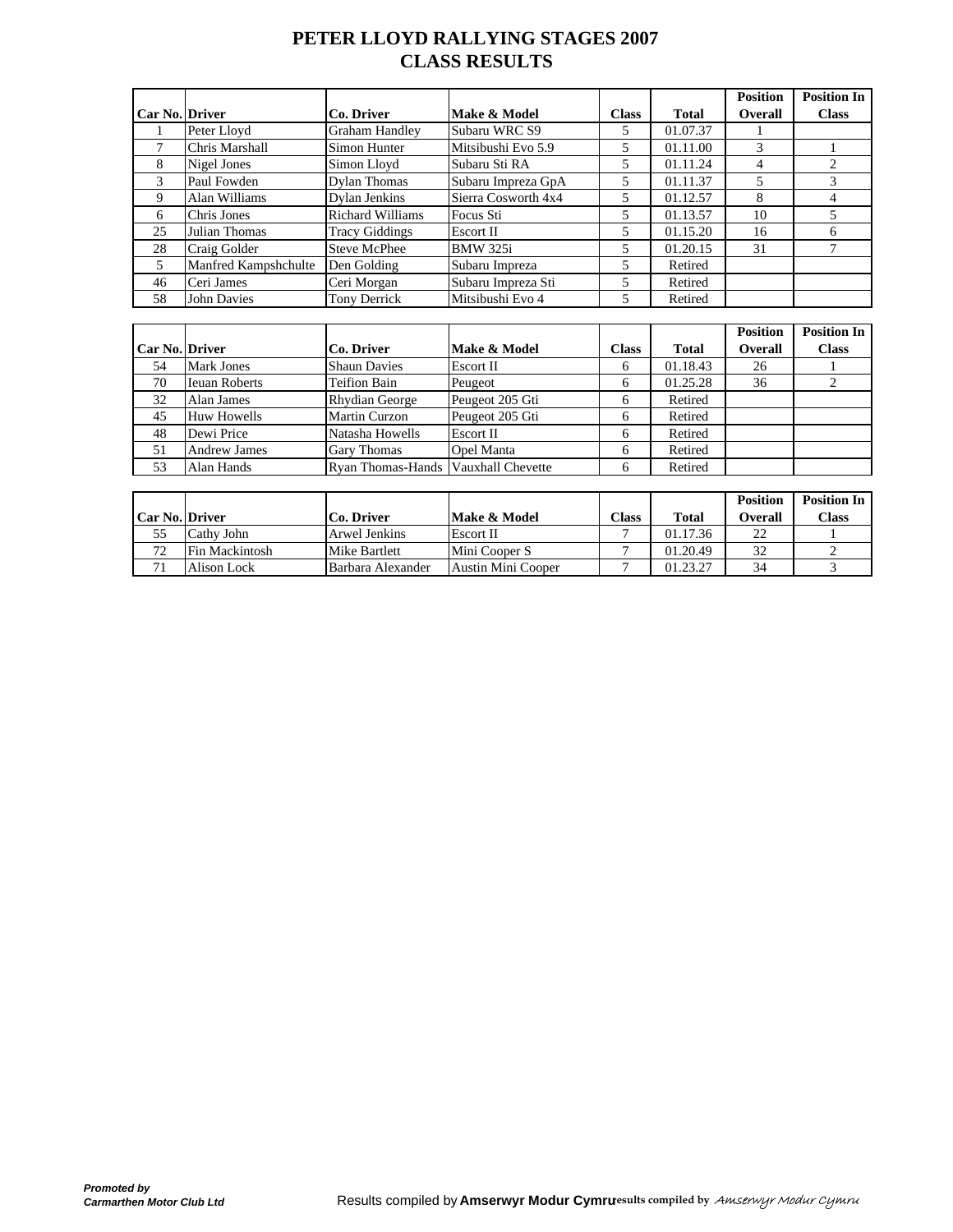### **PETER LLOYD RALLYING STAGES 2007 TOP TEN STAGE TIMES**

| Car No. | Stage 1 | Car No. | <b>Stage 2</b> |
|---------|---------|---------|----------------|
| 1       | 12.21   |         | 11.38          |
| 3       | 12.23   | 6       | 11.59          |
| 8       | 12.27   | 3       | 12.00          |
| 6       | 12.28   | 2       | 12.12          |
| 4       | 12.29   | 7       | 12.18          |
| 7       | 12.40   | 16      | 12.19          |
| 2       | 12.41   | 8       | 12.20          |
| 16      | 12.44   | 17      | 12.32          |
| 17      | 12.57   | 14      | 12.38          |
| 9       | 12.57   | 22      | 12.38          |

| r No.          | <b>Stage 1</b> | Car No.        | <b>Stage 2</b> |
|----------------|----------------|----------------|----------------|
|                | 12.21          |                | 11.38          |
| 3              | 12.23          | 6              | 11.59          |
| 8              | 12.27          | 3              | 12.00          |
| 6              | 12.28          | $\mathfrak{2}$ | 12.12          |
| $\overline{4}$ | 12.29          | 7              | 12.18          |
| 7              | 12.40          | 16             | 12.19          |
| 2              | 12.41          | 8              | 12.20          |
| 16             | 12.44          | 17             | 12.32          |
| 17             | 12.57          | 14             | 12.38          |
| 9              | 12.57          | 22             | 12.38          |

| Car No. | Stage 3 |
|---------|---------|
| 1       | 13.01   |
| 3       | 13.25   |
| 7       | 13.42   |
| 16      | 13.47   |
| 8       | 13.49   |
| 17      | 14.00   |
| 9       | 14.07   |
| 37      | 14.07   |
| 15      | 14.08   |
| 14      | 14.11   |

| Car No. | Stage 3 | Car No. | <b>Stage 4</b> |
|---------|---------|---------|----------------|
| 1       | 13.01   |         | 12.58          |
| 3       | 13.25   | 3       | 13.22          |
| 7       | 13.42   | 6       | 13.23          |
| 16      | 13.47   | 7       | 13.35          |
| 8       | 13.49   | 16      | 13.35          |
| 17      | 14.00   | 8       | 13.48          |
| 9       | 14.07   | 14      | 13.53          |
| 37      | 14.07   | 17      | 13.54          |
| 15      | 14.08   | 37      | 13.59          |
| 14      | 14.11   | 12      | 14.05          |

| Car No. | Stage 5 | Car No. | Stage 6 |
|---------|---------|---------|---------|
|         | 08.50   |         | 08.49   |
| 3       | 09.06   | 16      | 09.06   |
| 16      | 09.12   | 6       | 09.19   |
| 6       | 09.13   | 30      | 09.21   |
| 7       | 09.16   | 37      | 09.22   |
| 17      | 09.22   | 14      | 09.23   |
| 30      | 09.24   | 7       | 09.29   |
| 14      | 09.27   | 8       | 09.30   |
| 37      | 09.29   | 17      | 09.33   |
| 8       | 09.30   | 9       | 09.33   |

| r No. | Stage 5 | Car No. | Stage 6 |
|-------|---------|---------|---------|
| 1     | 08.50   |         | 08.49   |
| 3     | 09.06   | 16      | 09.06   |
| 16    | 09.12   | 6       | 09.19   |
| 6     | 09.13   | 30      | 09.21   |
| 7     | 09.16   | 37      | 09.22   |
| 17    | 09.22   | 14      | 09.23   |
| 30    | 09.24   | 7       | 09.29   |
| 14    | 09.27   | 8       | 09.30   |
| 37    | 09.29   | 17      | 09.33   |
| 8     | 09.30   | 9       | 09.33   |